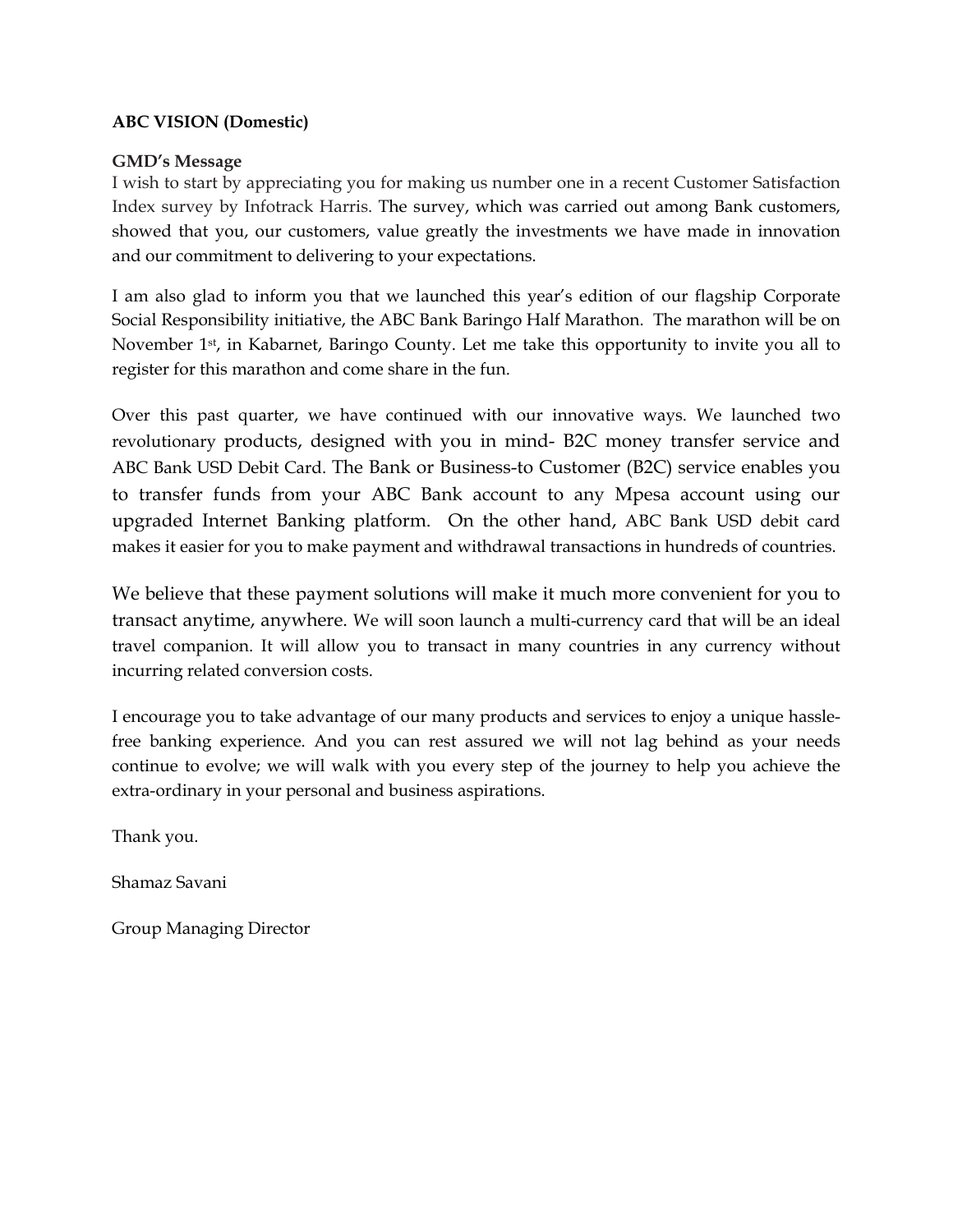#### Best in customer satisfaction!

In a recent survey by Infotrack Harris, ABC Bank was ranked as Best Bank in customer satisfaction of all Tier 3 Banks. According to the Customer Satisfaction survey, ABC Bank is also the most easily accessible bank. The survey, which was carried out among Bank customers, found that our customers value greatly the investments the Bank has made in innovation.

This is gratifying to us. Over the last two years, the Bank has made significant investments towards virtual banking: our internet banking, Account-to-mobile wallet, Agency Banking and our MasterCard international debit card are revolutionary solutions that give you peace of mind and set you free to make more out of your time wherever you may be in the world.

Thank you all for making us number one!

\*\*\*\*\*\*\*\*\*\*\*\*\*\*\*

#### ABC Bank Baringo Half Marathon 2014 Launched

The ABC Bank Baringo Half marathon is on, bigger and better than ever! A colourful launch was held on September 25, with ABC Bank committing Kes 10m towards the event and athletes development. ABC Bank Baringo County Governor, H.E Benjamin Cheboi graced the launch, which also marked the beginning of the registration drive.

The marathon, to be held on 1st November, is our flagship Corporate Social Responsibility initiative, whose objective is to identify and develop young athletic talent to produce world champions. We have enhanced the stature of the marathon this year by introducing a schools category. Schools are registering teams of ten, both boys and girls, to compete in the 6 kilometer cross country race.

We are also working much more closely with the Baringo County Government and local communities at different levels. This is in line with our plans for cultivating ownership and sustainability of the initiative.

The Baringo Half Marathon is the brainchild of the renowned international athlete Paul Tergat through his Paul Tergat Foundation many years ago, and saw ABC Bank take up the title sponsorship last year. We have since transformed the marathon in to more than just a running event. Our main agenda is to identify and develop young talented individuals to become the next generation of athletics champions who will keep the Kenyan athletics torch burning on the international arena.

In last year's event, we identified 12 young promising athletes whom we have since placed under dedicated coaches in reputable training camps for preparation to become world champions. Some of them have already competed in both local and international events and performed very well.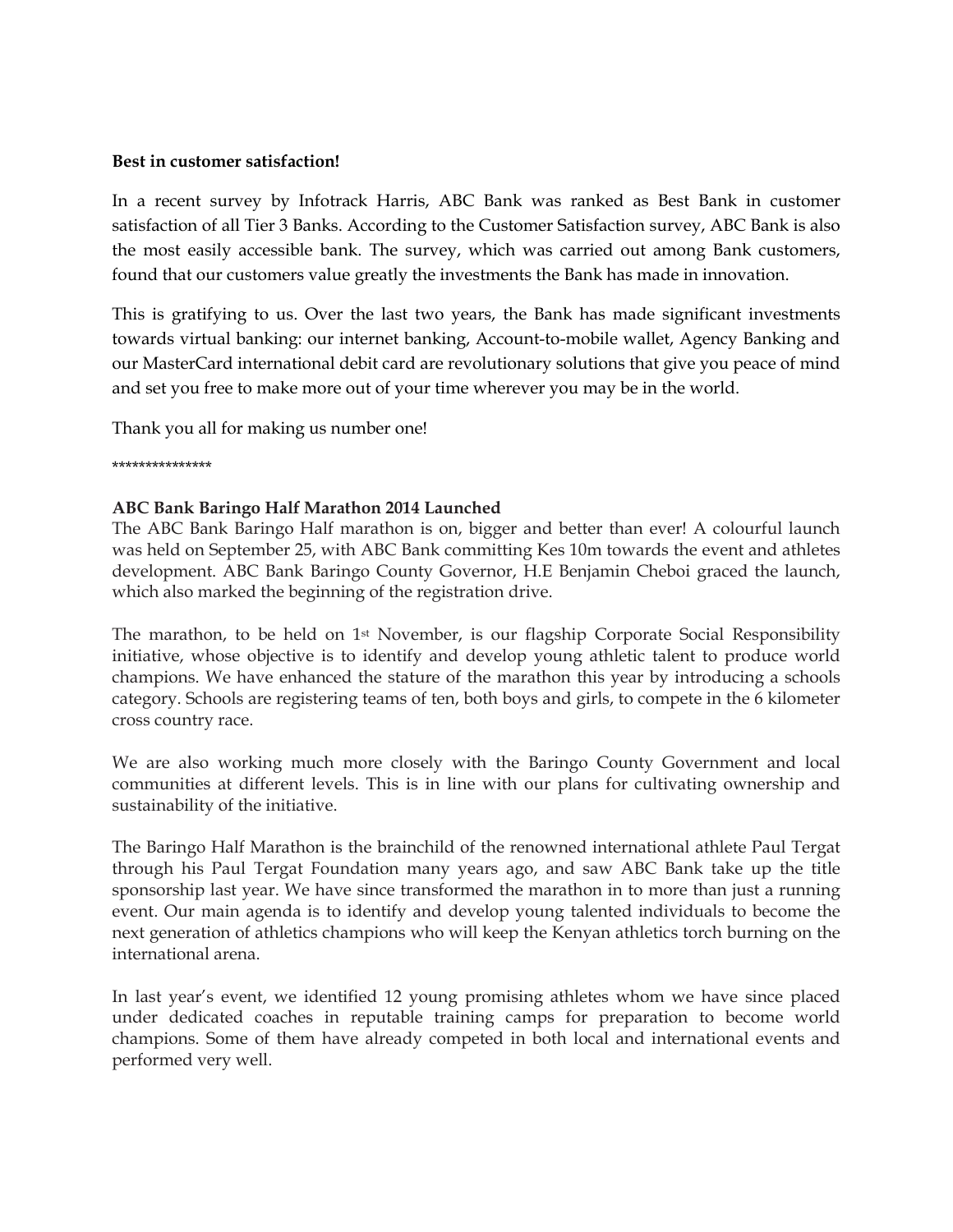For example, in the recently concluded Brookside East African Secondary Schools Games in Dar es Salaam, Alfred Barkach clinched the gold medal in the 10,000 meters race in 29 minutes. Others have taken part in international events in India, Japan, Morocco, and other countries.

Besides nurturing their athletic potential, we are also committed to their holistic development to help them lead successful lives off the track. To this end, we recently conducted a boot camp for them in Iten to equip them with basic life skills such as public speaking, handling media interviews, personal finance and investments and handling of legal/ sponsorship contracts.

We invite you to register for this year's marathon and follow our updates on our website http://www.abcthebank.com/baringohalfmarathon or our Facebook Page ABC The Bank/ ABC Baringo Half Marathon.

### ABC Bank supports young innovators

On September 16th, the Bank joined hands with Kenyatta University by donating Ksh. 250,000 to support inventive students to realize their entrepreneurial potential. The university, through its Chandaria Business Innovation Incubation Centre, nurtures students with innovative ideas to transform them to viable enterprises.

Speaking when he presented the cheque to Kenyatta University Vice Chancellor, Professor Olive Mugenda, ABC Bank's General Manager, Group Business Development, Peter Kinyanjui underscored the importance of partnerships between corporates and institutions of higher learning, saying this would spur the improvement of educational standards in the country.

On her part, Professor Mugenda hailed ABC Bank for being the first bank to support the incubation program.

The donation is part of ABC Bank's CSR strategy to help the youth to discover and develop their talent. The Innovation Incubation Centre recently organized an investors' confidence to give students under the program an opportunity to show case their ideas and to link them with potential investors.

#### \*\*\*\*\*\*\*\*\*\*\*\*

#### ABC Bank holds inaugural Kisumu golf tournament

As part of our plans to increasingly connect and interact with customers- existing and prospects- we started holding golf tournaments in different towns. We started in Eldoret several years ago and we are taking our golf caravan to more places especially where we have branches.

This September we held our inaugural tournament in Kisumu City, at the invitation of the Nyanza Club Lady Captain Ruth Kwasu. Our customers there gave us a warm welcome and came out in large numbers with their clubs and balls.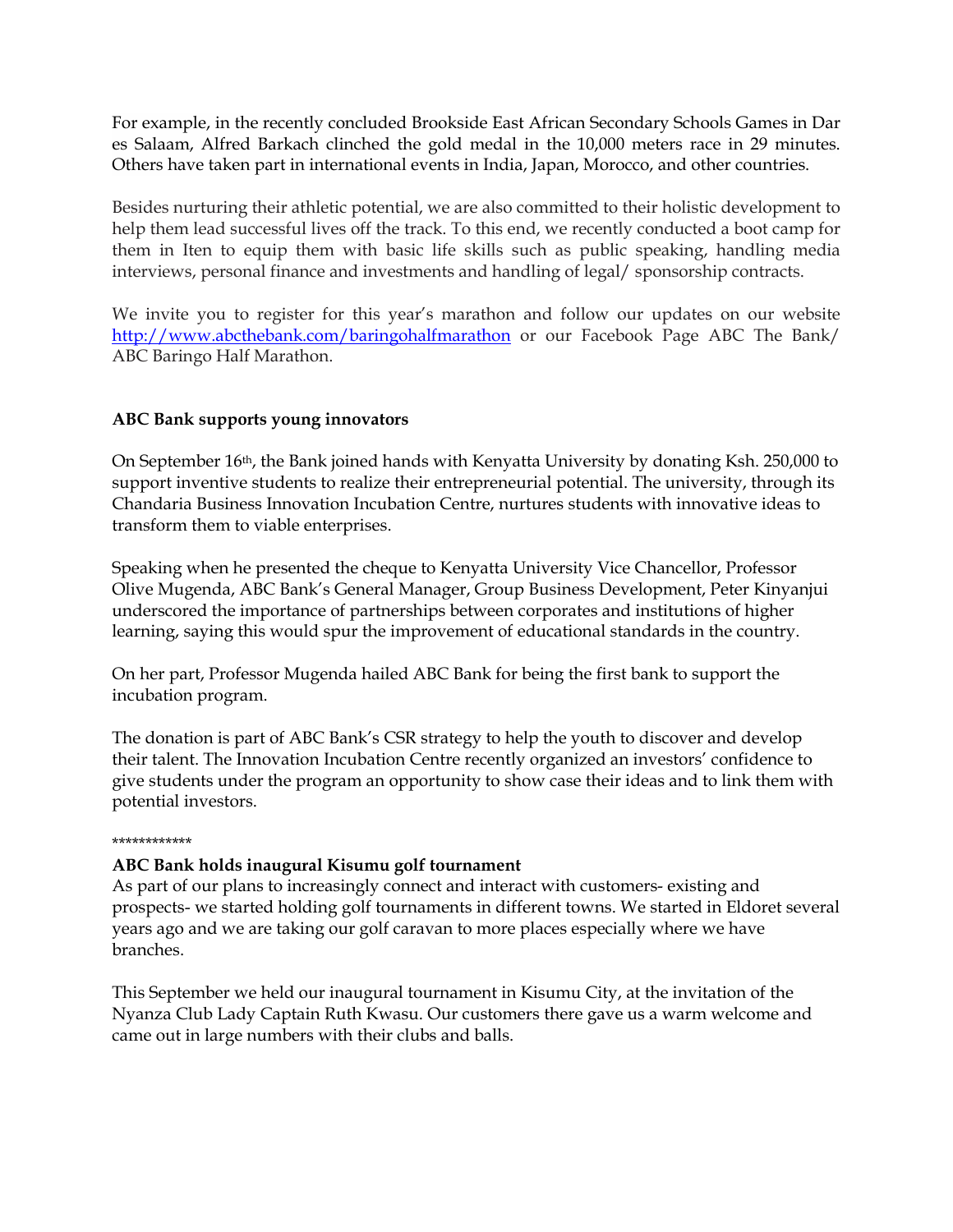This created a wonderful platform for us to talk to, listen, and understand the needs of individual customers and businesses in the lake side city. We will use these experiences and feedback to tailor our services to suit customer needs and aspirations.

#### \*\*\*\*\*\*\*\*\*\*\*\*

### What is Annual Percentage Rate (APR) and what does it mean to you?

In July this year, Kenya Bankers Association, the umbrella body of Kenyan banks, launched an industry-led consumer protection initiative by commercial banks in Kenya. The industry's adoption of the new loan-pricing mechanism, the Annual Percentage Rate, underscores the commitment by banks to enhance pricing transparency and consequently ease access to credit.

Borrowers will now get the best value in the industry to shop around for the loan products that meet their needs. The enhanced transparency will therefore stimulate competition within the banking industry thus contributing to more competitive interest rates for customers with a good credit track record.

There are various costs associated with a loan. These costs range from bank fees and charges to third party costs, such as legal fees, insurance, and government levies. Banks are now required to provide loan applicants with a breakdown of the Total Cost of Credit (i.e. bank charges and third-party costs associated with the loan facility); and a Loan Repayment Schedule in line with the Central Bank Prudential Guidelines.

Bank customers applying for loans should ask for the Total Cost of Credit, the Loan Repayment Schedule, and finally the Annual Percentage Rate before signing a loan contract. By doing so, customers will be equipped to make a more informed and comprehensive decision.

When taking up a loan, a borrower often focuses on the bank interest rate. However, this is just one of the loan cost components. Therefore, to better determine the total cost, a formula should be used to compute the various elements into a numeric representation (a percentage rate). When this percentage rate is based on a 12 month period, it is called the Annual Percentage Rate (APR).

Here are answers to some commonly asked questions about APR:

### • What do I do when I am not given this information by my bank or if am charged more than was initially in the APR?

This information is the right of every bank customer. Customers should raise any issues with the relevant customer care representatives or the banks' head office. Customers can also email consumerguide@kba.co.ke and a Kenya Bankers Association member of staff will facilitate a response from the bank.

# • Can I calculate the APR for myself?

Yes. Every bank customer can access the Total Cost of Credit template and APR calculator on the KBA website at www.kba.co.ke. You will, however, still need to ascertain the accuracy of the costs from the bank so as to ensure that the self-computed APR is accurate. However, the APR calculator will provide a good indication of what to expect.

• Is this different from the bank's base lending rate?